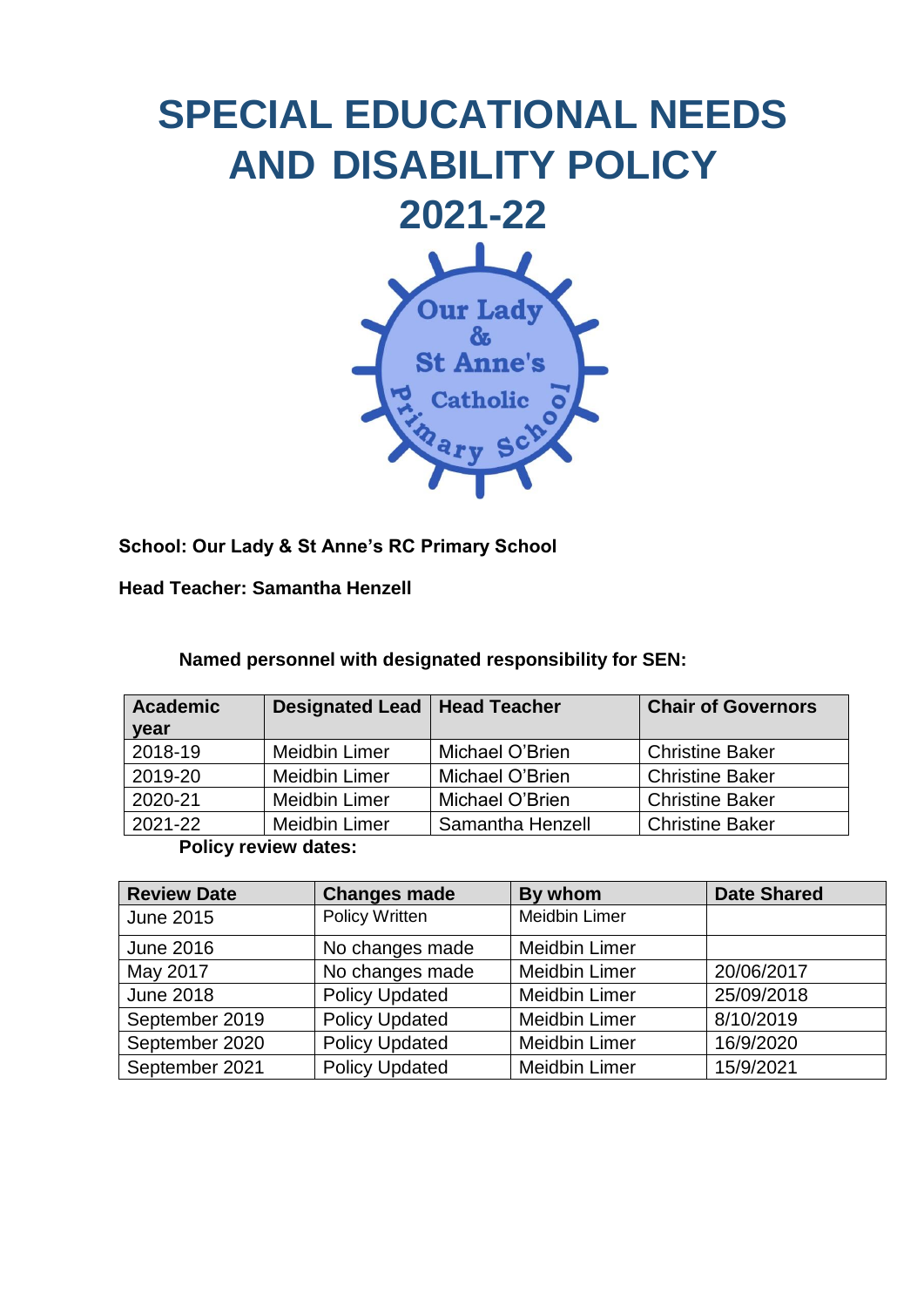## **Safeguarding Statement:**

At Our Lady & St Anne's Catholic Primary School we respect and value all children and are committed to providing a caring, friendly and safe environment for all our pupils so they can learn in a relaxed and secure atmosphere. We believe every pupil should be able to participate in all school activities in an enjoyable and safe environment and be protected from harm. This is the responsibility of every adult employed by or invited to deliver services at Our Lady & St Anne's Catholic Primary School. We recognise our responsibility to safeguard all who access school and promote the welfare of all our pupils by protecting them from physical, sexual and emotional abuse, neglect and bullying.

### **Rationale**

At Our Lady and St. Anne's Primary School every child is equal, valued and unique. We are committed to giving the opportunity to every child to reach his/her potential irrespective of ability. All children are encouraged to participate fully in social and academic life of the school.

The governors and staff recognise their shared responsibility for making appropriate provision for all children and a system of early identification and intervention for those with special educational needs is in place.

### **Definition of SEN**

SEND refers to a Special Educational Need or Disability

*A person has SEN if they have a learning difficulty or disability which calls for special educational provision to be made for him or her. At compulsory school age this means he or she has a significantly greater difficulty in learning than the majority of others the same age, or, has a disability which prevents or hinders him or her from making use of facilities of a kind generally provided for others of the same age in mainstream schools.* 

(Taken from 2014 SEN Code of Practice: 0 to 25 Years – Introduction xiii and xiv)

The following are **not** SEN but may impact on progress and attainment:

- Disability
- Attendance and punctuality
- Health and welfare
- English as an additional language (EAL)
- Receipt of pupil premium
- Being a looked after child
- Being a child of service personnel

#### **Objectives**

To identify, at the earliest possible opportunity, barriers to learning and participation for pupils with SEND.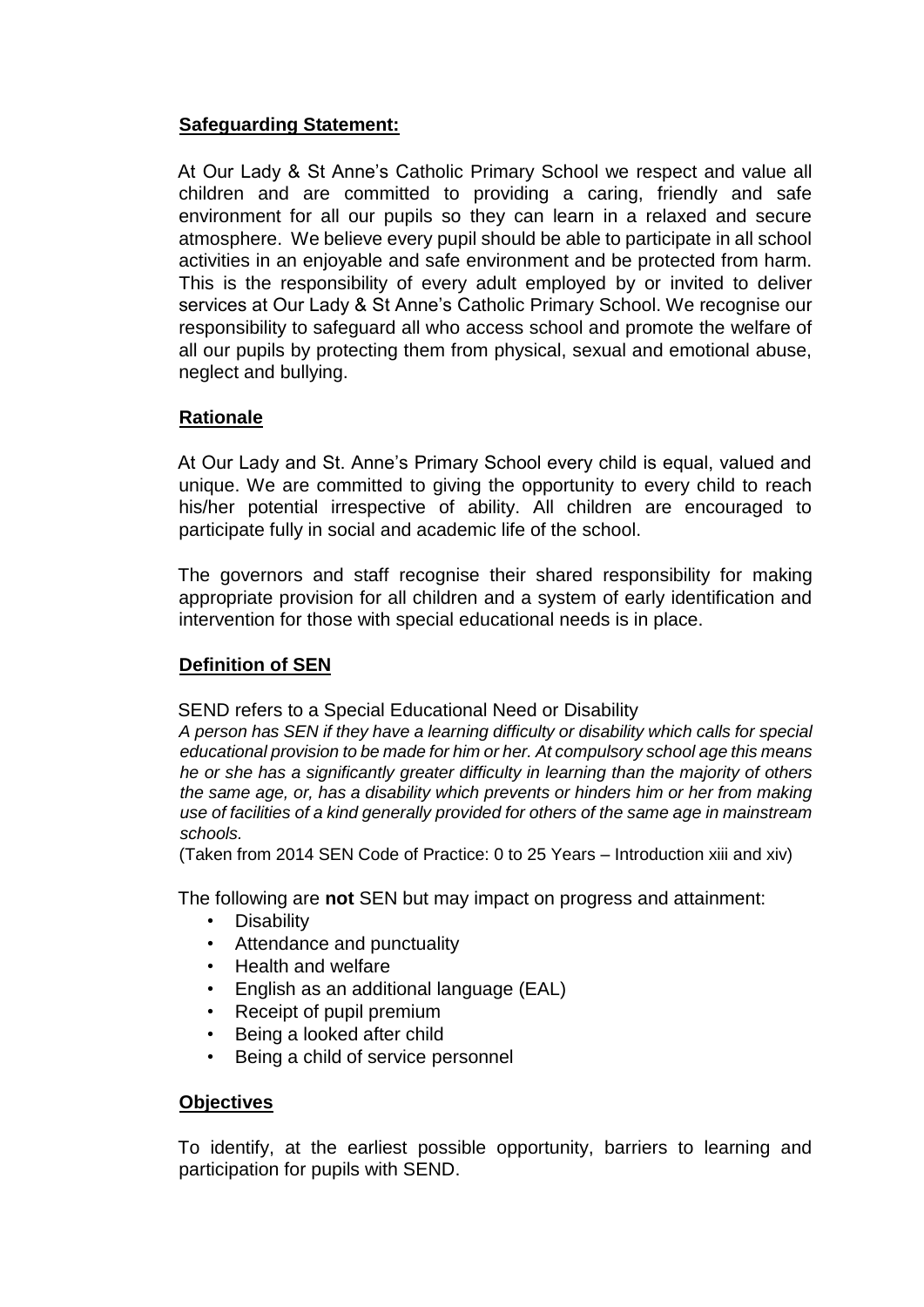To ensure that every pupil experiences success in their learning and achieves to the highest possible standard. To enable all pupils to participate in lessons fully and effectively.

To value and encourage the contribution of all pupils to the life of the school.

To work in partnership with parents.

To communicate with the Governing Body to enable them to fulfil their monitoring role with regard to the SEN Policy Statement.

To work closely with external support agencies, where appropriate, to support the need of individual pupils.

To ensure that all staff have access to training and advice to support quality teaching and learning for all pupils.

#### **Guidelines**

Miss M. Limer, who has responsibility for the Year 4 class, is the Special Needs Coordinator (SENCO) and has National Award for SEN Coordination (NASC) status. With the support of the head teacher and governing body, she is responsible for the day-to-day operation of provision made by the school for pupils with SEN.

Ms Vanessa Collins is designated Special Needs Governor and the governing body has a statutory duty to all pupils with SEN.

Miss Hannah Moor and Miss Alisha Rutherford are the SENTAs who are employed to work directly with the SEN children. They partake in regular and relevant training in managing and supporting their needs. Miss Moor supports children with SEN across EYFS and Key Stage 1. Miss Rutherford works with children in the four Key Stage 2 classes who have an SEN. They are responsible for meeting the needs of the SEN pupils providing in class support, group interventions and individual programmes.

The SENCO and SENTA work closely with all class teachers who understand the process of assess, plan, do and review.

The school follows the SEND *Code of Practice 2014: 0 to 25 years'* graduated approach

with regard to the identification, assessment and review of pupils with special educational needs. The four key actions are:

*Assess***:** The class teacher and SENCO should clearly analyse a pupil's needs before identifying a child as needing SEN support.

*Plan*: Parents must be notified wherever it is decided that a pupil is to be provided with SEN support.

*Do*: The class teacher should remain responsible for working with the child on a daily basis. Where the interventions involve group or 1:1 teaching away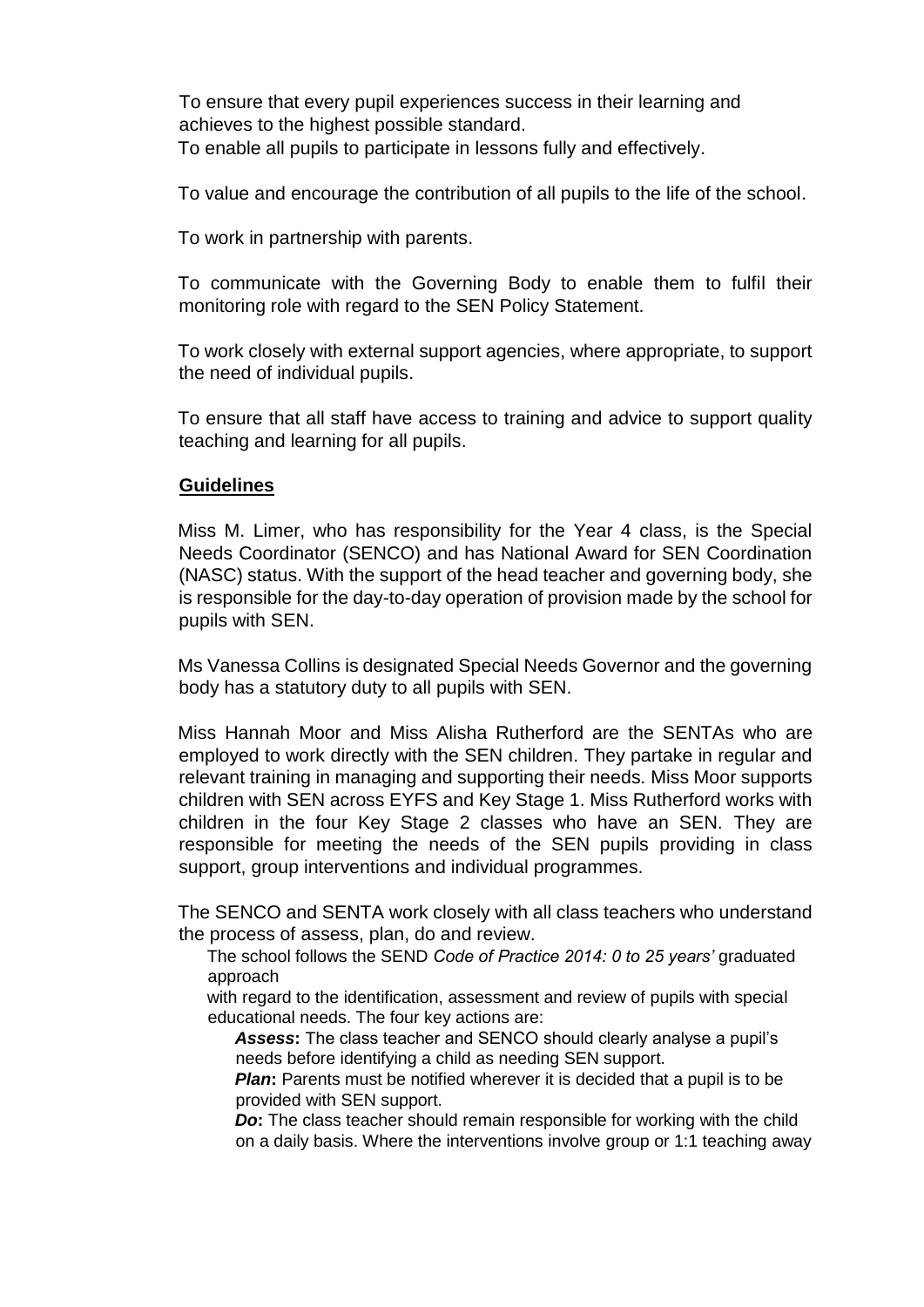

from the main teacher, he/she still retains responsibility for that pupil's learning.

*Review***:** The effectiveness of the support should be reviewed in line with the agreed date.

Once a child has been identified as needing SEN Support, according to the Code of Practice, the parents will be informed that the child's name has been placed on the school's SEN register. The aim of the school is to keep the parents updated with the progress of the child and any observations or assessments carried out and to work in partnership with them. The four categories of SEN need are:

- 1. *Communication and Interaction*, including:
	- SLCN (Speech, Language and Communication Needs)
	- ASD (Autistic Spectrum Disorder)
- 2. *Cognition and Learning*; when children learn at a slower pace than their peers, even with appropriate differentiation. They include:
	- MLD (Moderate Learning Difficulties)
	- SLD (Severe Learning Difficulties where pupils are likely to need support in all areas of the curriculum and associated difficulties with mobility and communication.
	- PMLD (Profound and Multiple Learning Difficulties where children are likely to have severe and complex learning difficulties as well as a physical disability or sensory impairment.)
	- SpLD (Specific learning Difficulties affecting one or more specific aspects of learning. This encompasses a range of conditions such as dyslexia, dyscalculia and dyspraxia.)

#### 3. *Social, Emotional and Mental Health Difficulties.* They include:

Wide range of difficulties that manifest themselves in many ways e.g. becoming isolated, withdrawn, displaying challenging, disruptive behaviour. They may reflect underlying mental health conditions such as anxiety, depression, self-harming, substance misuse, eating disorders or other physical symptoms that are medically unexplained.

- ADD (Attention Deficit)
- ADHD (Attention Deficit Hyperactive Disorder)
- Attachment Disorder
- 4. *Sensory and/or Physical Needs*, including:
	- Vision Impairment
	- Hearing Impairment
	- Multi-Sensory Impairment
	- Physical Disability

#### **Coordinating special needs provision**

- a) Records of all pupils with SEN are held, and updated, by the SENCO and the SENTA who work closely with class teachers, teaching assistants, pupils, parents and external agencies.
- b) The SENCO is given non-contact time to carry out her duties.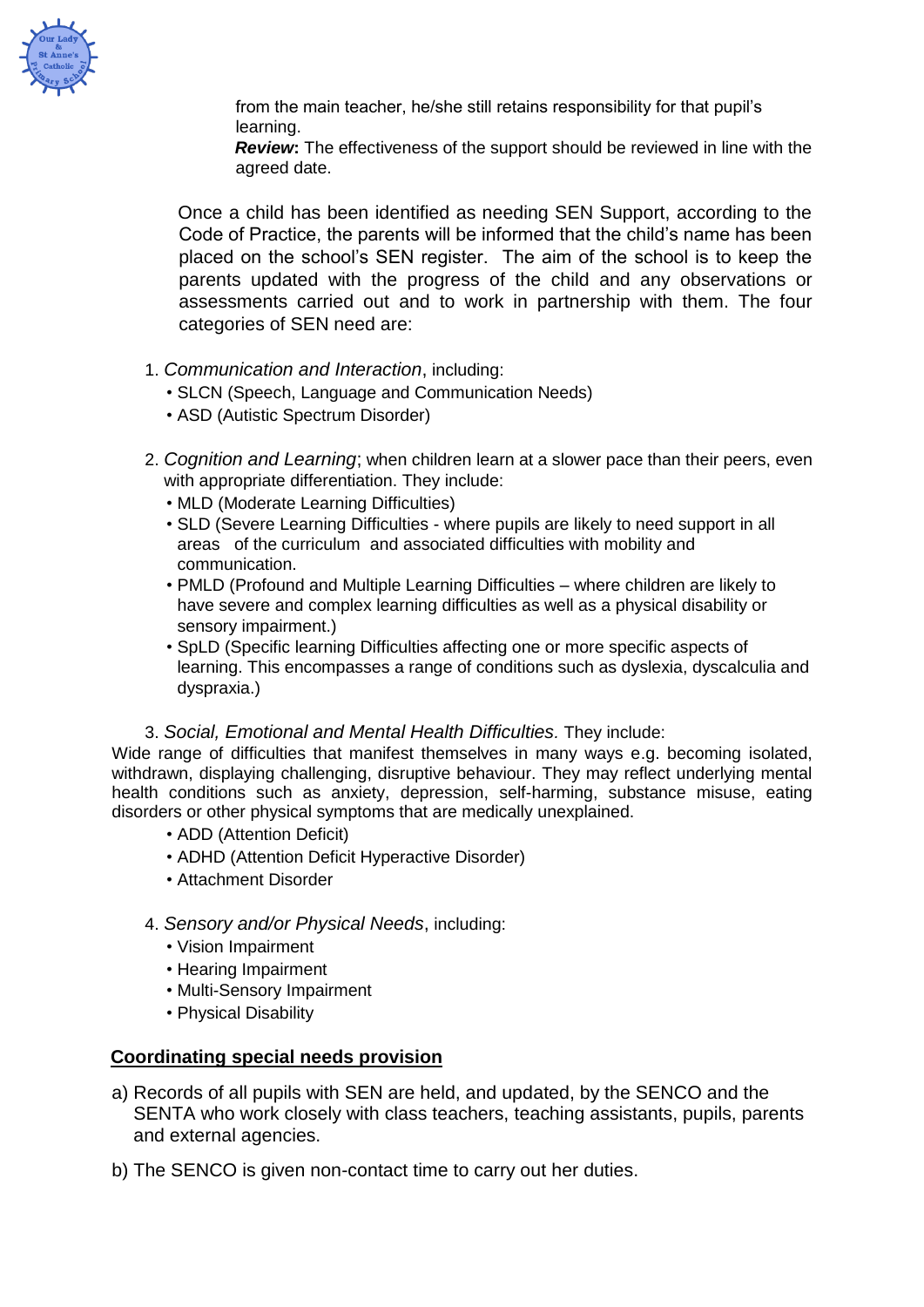

- c) The SENCO performs regular (at least twice-yearly) audit of pupils with SEN.
- d) The SENCO liaises with all appropriate people connected to a pupil with SEN as the need arises and coordinates meetings where necessary. All SEN pupils are given a pupil profile, which is shared with parents, containing SMART targets which are reviewed at the end of the term.
- e) Teachers discuss children's needs and progress with parents during the autumn term and in the spring term parents' evening. The Class Teacher, SENCO or SENTA arrange review meetings during the summer term and invite parents, any relevant professionals and their new year group class teacher.
- f) The SENCO coordinates any referrals for external assessment.

g) The SENCO works with the SENTA and teaching assistants providing professional direction to their work and supporting them in the effective application of good practice in working with SEN pupils.

h) Class teachers consult with the SENCO and SENTA regarding the pupil profiles of any pupils with SEN. The CT decides whether their needs can be met in class with the support of the SENTA/TA or whether it is more beneficial for the child to be withdrawn for the support.

g) The SENCO and the Year 6 teacher liaise with secondary SENCOs regarding SEN children who will be moving up to their schools.

h) The SENCO provides information which feeds into SMT meetings and to Governors.

## **Facilities For Pupils With Special Educational Needs**

The school building is all on one floor with disabled access throughout. There are disabled toilet facilities opposite the Reception classroom.

#### **IPS (Individual Pupil Support) funding**

Where a pupil's needs exceed the nationally prescribed threshold (currently £6,000) additional funding will be applied for from the local authority.

## **Education, Health and Care Plans**

Where, despite having taken relevant and purposeful action to identify, assess and meet the SEN of a pupil, the pupil has not made expected progress, then school or parents will consider requesting an Education, Health and Care assessment. School will provide the local authority with evidence of the action taken as part of SEN support.

#### **Staff Development**

The SENCO ensures staff are informed of local and national developments in relation to SEN and Inclusion. Training needs are identified and, where appropriate, outside agencies are used to deliver the training. Newly qualified teachers are offered support and in school training by the SENCO.